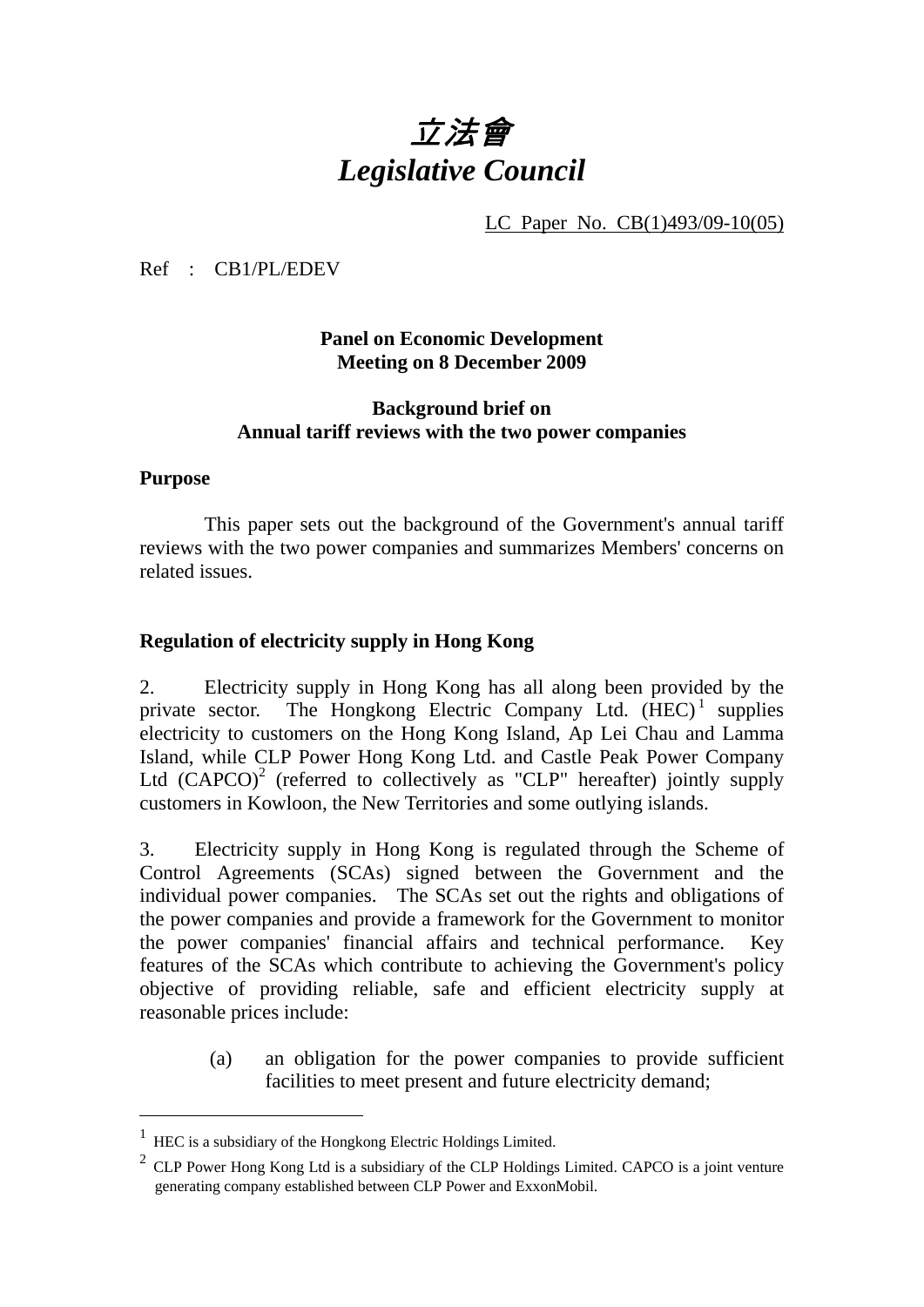- (b) an obligation for the power companies to supply electricity at lowest possible cost; and
- (c) provision for periodic financial review and annual tariff review by the power companies and for annual audit of the technical and financial performances of the power companies.

4. New SCAs were entered between the Government and the individual power companies on 7 January 2008. Changes to the previous SCAs relating to tariff include:

- (a) a reduction in the permitted rate of return from 13.5% -15% to 9.99% on the average net fixed assets (ANFA);
- (b) introduction of a linkage mechanism between the permitted rate of return and the emission performance of the power companies;
- (c) introduction of financial incentives to encourage more usage of renewable energy (RE);
- (d) lowering of the Executive Council's approval threshold for adjustment of basic tariff from 7% to 5%; and
- (e) replacement of the Development Fund (DF) with the Tariff Stabilization Fund (TSF) and lowering the cap of balance from 12.5% to 8%.

### **Five-year Development Plan**

5. The Government approved the five-year Development Plan of CLP and HEC on 23 September and 16 December 2008 respectively. According to CLP's Development Plan which lasts from 1 October 2008 to 31 December 2013, the capital project expenditure will amount to \$39.9 billion, and the projected average annual increase in basic tariff for the period is below the forecast inflation of Government's Medium-Range Forecast. For HEC's Development Plan lasting from 1 January 2009 to 31 December 2013, the capital project expenditure will amount to \$12.3 billion, and it projects on average a decrease in basic tariff per annum during the period.

### **Tariff adjustments since 2004**

6. The Government conducted tariff reviews with the two power companies annually and the average net tariffs charged by HEC and CLP since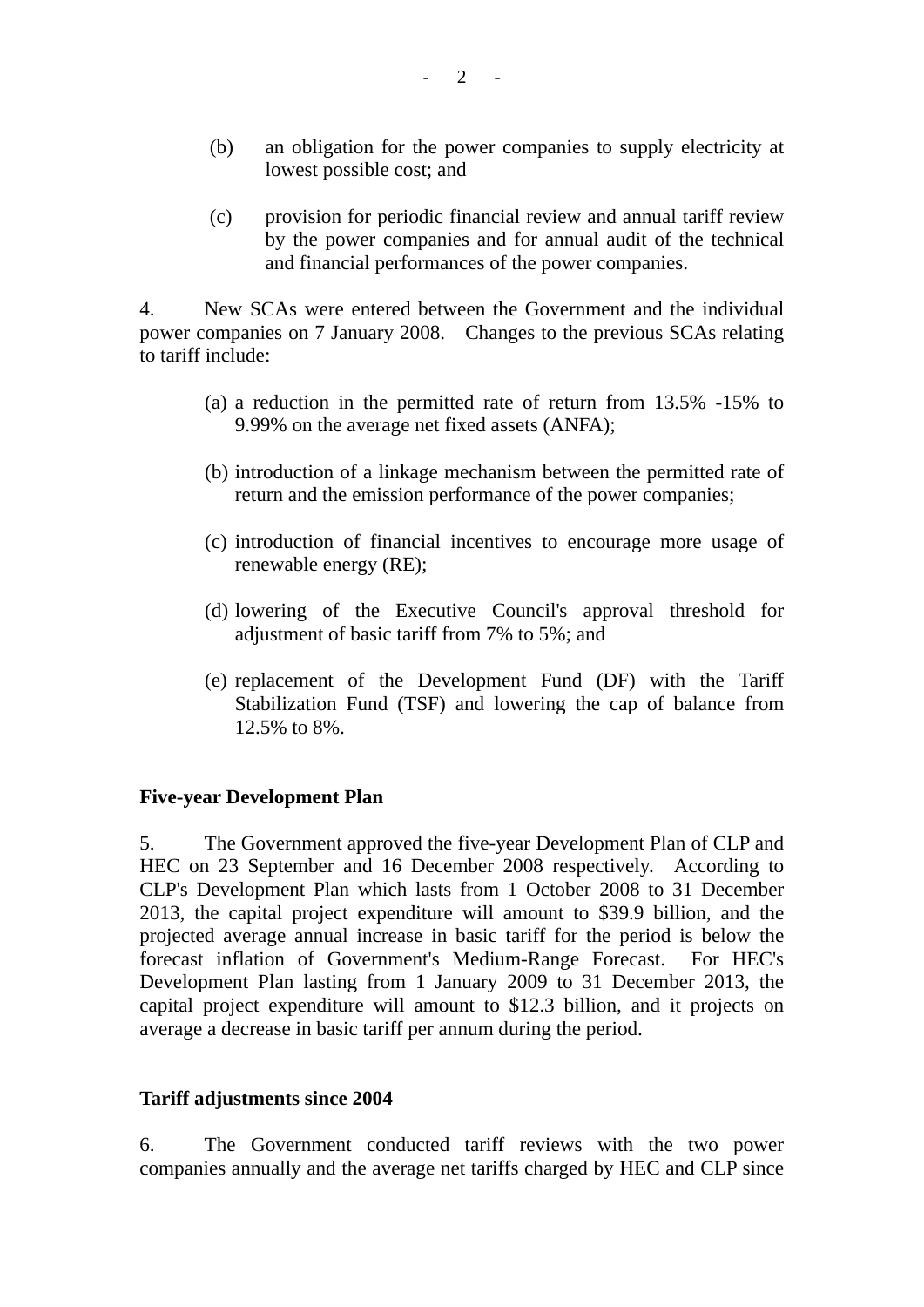2004 are set out below:

|             | 2004  | 2005       | 2006      | 2007      | 2008       | 2009       |
|-------------|-------|------------|-----------|-----------|------------|------------|
| ' HEC       | 103.3 | 110        | 117.9     | 120.2     | 127.4      | 119.9      |
| (cents/kwh) |       | $(+6.5\%)$ | $(+7.2\%$ | $(+2.5\%$ | $(+6.0\%)$ | $(-5.9\%)$ |
| <b>CLP</b>  | 87.6  | 87.5       | 87.5      | 87.2      | $91.1^a$   | $88.4^{b}$ |
| (cents/kwh) |       |            |           |           | $(+4.5\%)$ | $(-3%)$    |

Note: a – from January to September 2008

b – from October 2008 to December 2009 during which the Rate Reduction Reserve rebate of 0.8 cents/kWh ceased from 6 May 2009 with the depletion of the Rate Reduction Reserve.

#### **Members' views and concerns**

-

7. From 2000, the Panel on Economic Services<sup>3</sup> was briefed by the two power companies and the Administration each December on the tariff adjustment for the following year. Members have expressed grave concerns over a range of issues at these annual briefings. The major ones include the following:

- (a) disappointment at HEC's decisions to raise tariff at times of economic downturn despite the company's substantial earnings;
- (b) the tariff gap between HEC and CLP such that HEC's customers was paying tariff at a much higher rate;
- (c) suggestion of setting up a tariff determination mechanism;
- (d) introduction of electricity suppliers from the Mainland to enhance competition and lower the tariffs;
- (e) the implementation of increased interconnection between the two power companies to minimize investment on new generating units;
- (f) Government should enhance monitoring of the power companies' investment on generating facilities;
- (g) treatment of excessive generating capacity, and sales of surplus electricity to the Mainland;
- (h) separation of power production and transmission to facilitate market entry;

The Panel on Economic Services was renamed as the Panel on Economic Development with effect from the 20072008 session.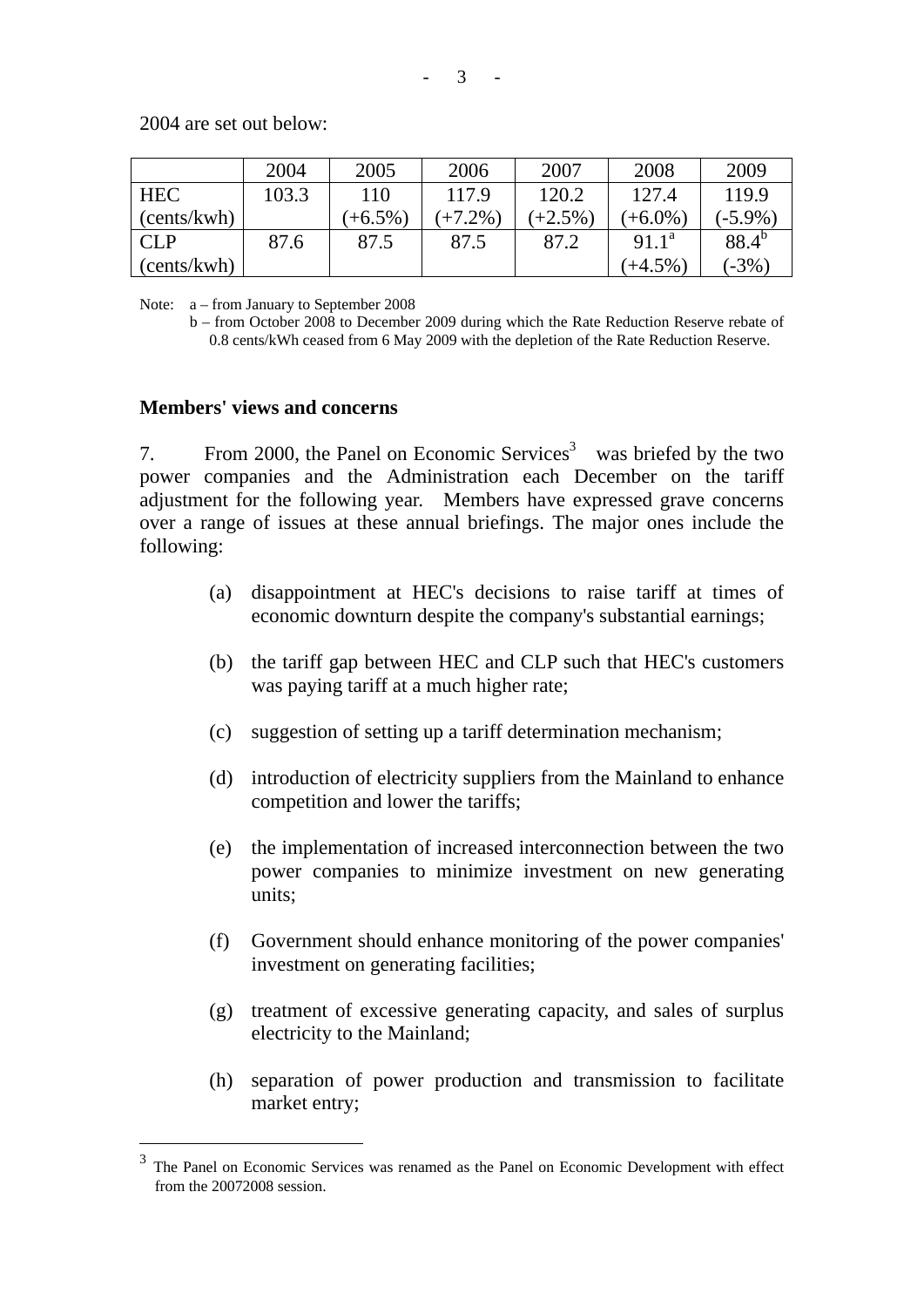- (i) power companies should exercise greater versatility in handling the coal procurement contracts in the interests of customers; and
- (j) Government should monitor the timing of adjusting Fuel Clause Charges made by the power companies.

## **Recent development**

8. In response to a question raised by Hon KAM Nai-wai at the Legislative Council (LegCo) meeting on 28 October 2009, the Administration advised that according to the 2009 interim results announced by the two power companies, the TSF balance for HEC at end June 2009 was about \$600 million while the total balance of Scheme of Control reserve accounts for CLP at end June 2009 was about \$1.3 billion. With the fall of international coal prices in 2009, the Fuel Clause Account deficit balances of HEC and CLP were reduced to about \$800 million and \$300 million respectively by the end of June 2009.

9. According to the Administration's reply to the above LegCo question, the Government is currently conducting the annual reviews with the two power companies on their respective tariffs for 2010. In discussing the magnitude of adjustments to the Fuel Clause Charges, the Government will take into account the updated projections of fuel prices and Fuel Clause Account balances of the respective companies to ensure that they are at a reasonable level.

### **Latest position**

10. The Administration and the two power companies will brief the Panel on tariff adjustment for 2010 at the meeting on 10 December 2009.

### **References**

Administration's paper on The Hong Kong Electric Company Limited 2009 to 2013 Development Plan issued by Environment Bureau (Legislative Council Brief)

http://www.legco.gov.hk/yr08-09/english/panels/edev/papers/edev1216-enbcr2 457608pt4-e.pdf

Administration's paper on CLP Power Hong Kong Limited Castle Peak Power Company Limited 2008 Development Plan issued by Environment Bureau (Legislative Council Brief)

http://www.legco.gov.hk/yr08-09/english/panels/edev/papers/edev1124-enbcr1 457608pt6-e.pdf